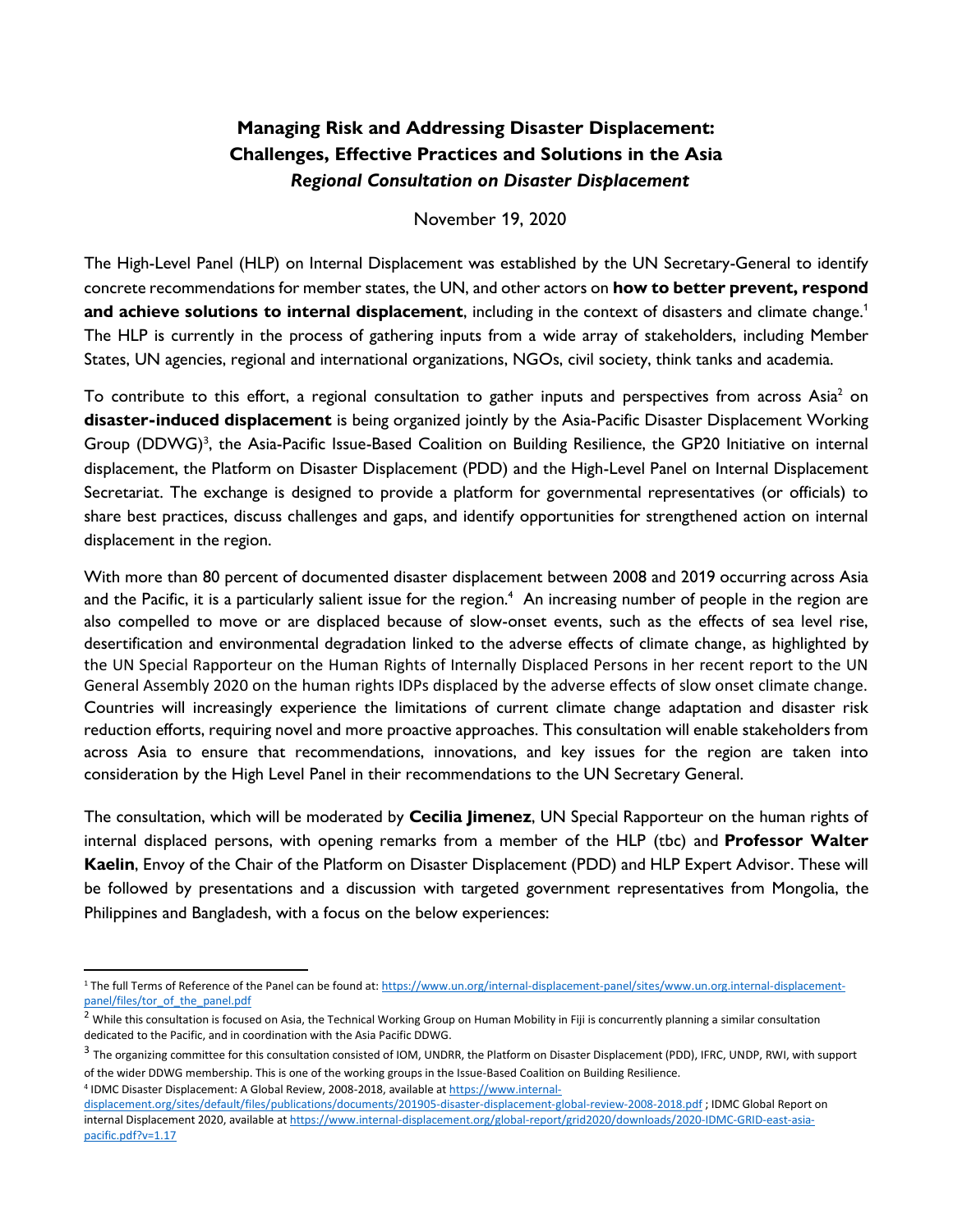**Mongolia** – understanding risk, predictions and investments in risk reduction (e.g. forecast based financing, and other mechanisms) that may be applicable in other contexts;

**Philippines** – systems, coordination and processes required to achieve capacity to manage recurrent, multiple and large scale displacements, with limited international support; process for solutions of IDPs and the mechanisms in place to resolve displacement situations;

**Bangladesh** – displacement management policies and mechanisms for resolving displacement; how ministries and sectors combine to achieve success.

Other states are being invited to provide further inputs by presenting for 4-7 minutes on their national perspectives and recommendations to the panel. Guiding questions for these interventions and recommendations is annexed.

#### **Key background docs and websites:**

[-Report of the Special Rapporteur on the human rights of internally displaced persons](https://www.undocs.org/A/75/207) (A/75/207)

[-ODI report,](https://www.odi.org/publications/16911-reducing-risk-protracted-and-multiple-disaster-displacements-asia-pacific) "Reducing the risk of protracted and multiple disaster displacements in Asia-Pacific" funded by UNDRR and supported by DDWG on Displacement in Asia-Pacific;

[-Platform on Disaster Displacement \(PDD\)](https://climate.law.columbia.edu/sites/default/files/content/docs/comments%20and%20legal%20briefs/06052020%20PDD%20submission%20to%20the%20HLP%20(FINAL).pdf) submission to the HLP;

#### **Draft session plan:**

| Session                           | Time  | Description                                                                                                                       | Speaker                                                                                   |
|-----------------------------------|-------|-----------------------------------------------------------------------------------------------------------------------------------|-------------------------------------------------------------------------------------------|
| Welcoming remarks                 | 14h   | Welcome remarks to speakers and participants<br>on behalf of DDWG                                                                 | Nenette Motus, ROAP IOM,<br>Regional Director - co chair of<br><b>DDWG</b>                |
| Introduction                      | 14h05 | HLP, overview, goals and objectives                                                                                               | <b>HLP Panel Member</b>                                                                   |
| Setting the Stage                 | 14h15 | Key questions and issues in Disaster<br>Displacement                                                                              | Walter Kaelin - HLP Expert/PDD                                                            |
| Discussion Round 1                | 14h25 | 10 min each from country presenters from<br>Mongolia, the Philippines and Bangladesh + 15<br>min of discussion on recommendations | Moderator: Cecilia Jimenez-<br>Damary (SRHR IDPs)                                         |
| Discussion Round 2                | 15h10 | 4-7 min each for country and targeted pre-<br>selected speakers (Pakistan, Afghanistan,<br>Vietnam, Indonesia, etc)               | Moderator:<br>Cecilia Jimenez-Damary                                                      |
| Summary & closing<br>by Moderator | 15h50 | Final remarks by moderator on key takeaways<br>from the discussion                                                                | Moderator:<br>Cecilia Jimenez-Damary                                                      |
| Closing remarks                   | 15h57 | Closing comments and thank you to speakers<br>and participants                                                                    | Loretta Hieber Girardet,<br>UNDRR, co lead DDWG & co-<br>chair IBC on Building Resilience |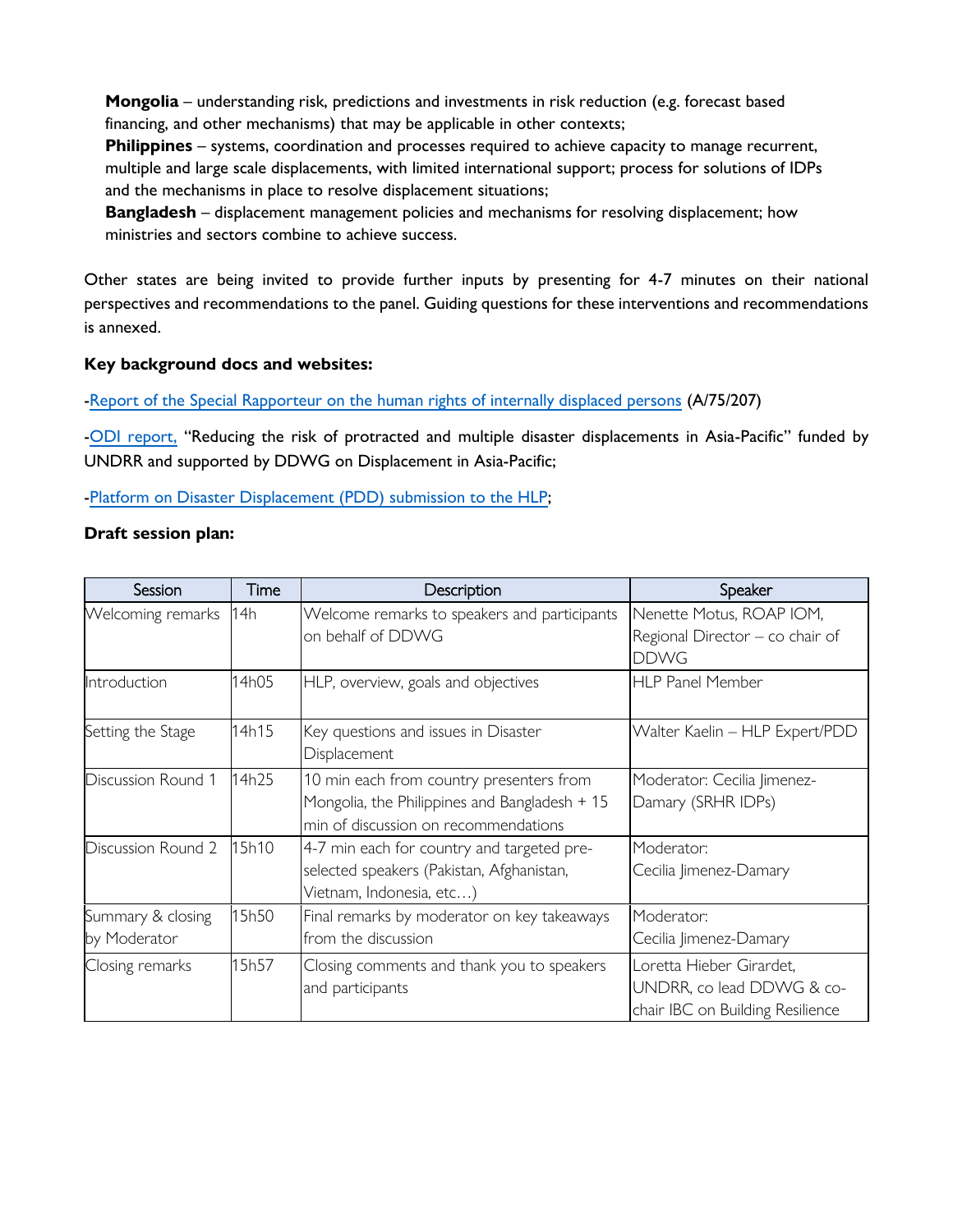# **Annex: Guiding Questions**

### 1. Rationale and Purpose of Guiding Questions

Following the session at the Regional Consultation where three Member States (Bangladesh, Mongolia and the Philippines) will present on their country situations and share lessons learned and effective practices, representatives of other Member States and other participants will be invited to make interventions and provide recommendations.

The following guiding questions are drafted in support of this session, with an aim of aiding participants to analyse the situation in their countries with a view to share experiences and effective practices. The aim is to support an outcome of the Regional Consultation geared towards formulating concrete and practical recommendations on how to better respond to internal displacement that can inform the deliberations of the HLP. The set of guiding questions can also be considered as tools in preparation for a larger face to face meeting in Bangkok in 2021.

#### 2. Guiding Questions for Consideration

## Policy and planning

- Do you have laws and policies in your country that explicitly address (i.e. stand-alone laws and policies) or include provisions on addressing internal displacement in the context of disasters and the adverse effects of climate change? If yes, what contributed to the decision to articulate such a law or policy?
- How does your government coordinate work across ministries and relevant government entities and between central level and regional/local level in situations of disaster displacement? Are there specific coordination mechanisms permanently established or are they only activated in the times of disasters and displacement?
- Do you have lessons learned/best practices to share in the achievement of durable solutions, be it return, relocation or local integration? Have these been reflected in national or local development plans and processes?
- Are there any and if yes which are the types of coordination mechanism that exist in your country between your government and the international community in situations of large-scale disaster and emergencies that lead to displacement?

#### Preparedness measures

- Does your government regularly conduct disaster preparedness, response and recovery exercises, including evacuation drills, and trainings with a view to ensuring rapid and effective response to disasters and related displacement? If so, what lessons were later applied in practice from these efforts?
- Does your government prepare for disasters and displacement with neighbouring countries or with regional or international organizations e.g. in joint simulation exercises? If so, what are some best practices from these efforts?

#### Data and Evidence on Disaster Impacts and Risks

- Does your country have national and standardized data on disaster displacement? If yes, who collects and analyzes the data?
- Do you have examples in your country of data on disaster displacement being used for the purpose of planning for and responding to disaster displacement (e.g. informing budget allocations to local authorities)?
- Do you have examples in your country of disaster displacement risk mapping and/or modelling of displacement risks in high-risk areas (e.g. in areas prone to flooding or at risk of Tsunamis)? If yes, do you have examples of this risk information being successfully used to inform disaster risk reduction or climate change adaptation planning, or to facilitate evacuation or planned relocation?